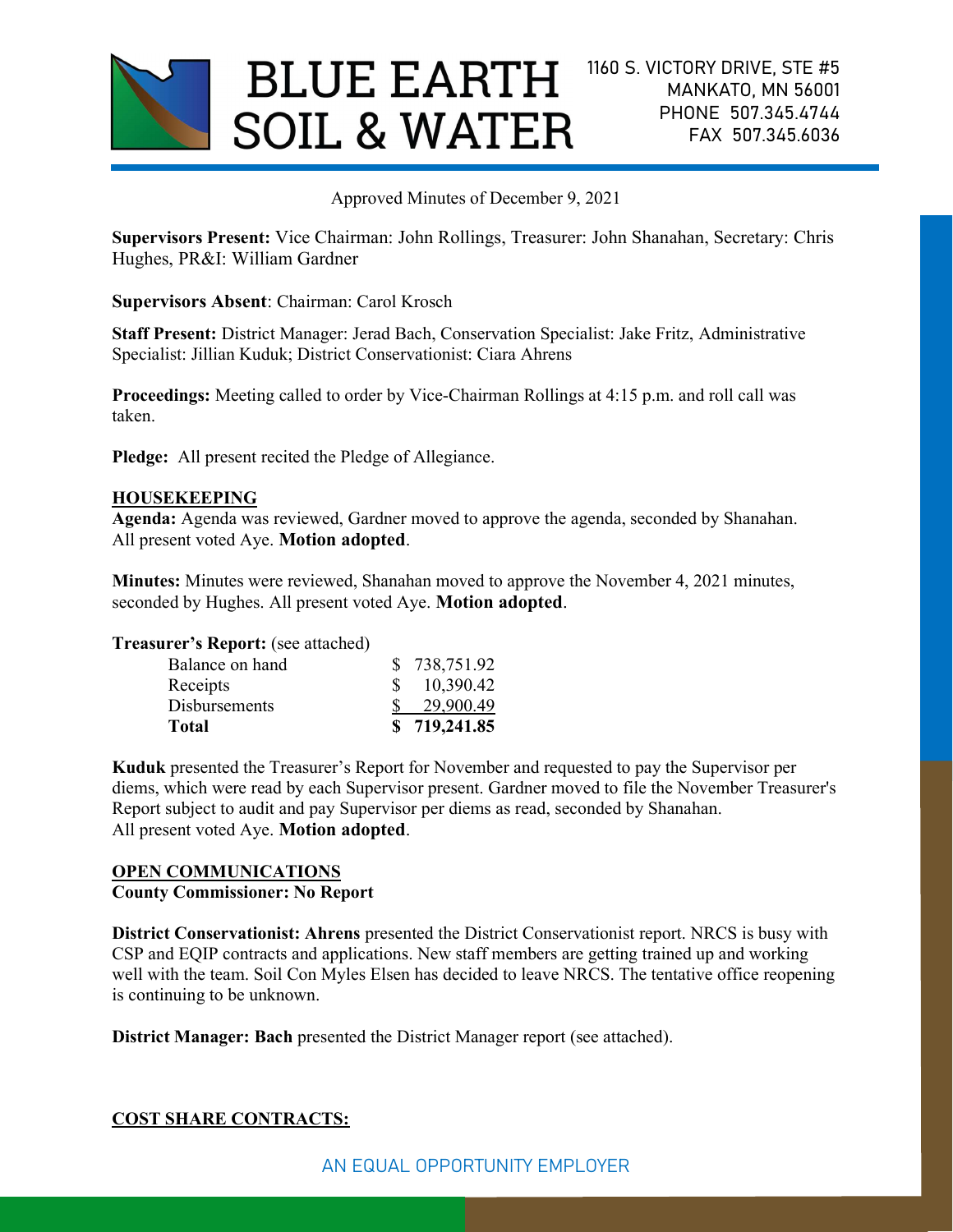## WBIF-WW-21-07-01-02 Williams (Well Decommissioning)

Fritz requested to encumber \$1,000.00 for well decommissioning, with an estimated total cost of \$2,535.50. Rollings moved to encumber \$1,000.00 for the WBIF-WW-21-07-01-02 (Williams) contract, seconded by Shanahan. All present voted Aye. Motion adopted.

### WBIF-WW-21-07-01-03 Otto/Blume (Well Decommissioning)

Fritz requested to encumber \$1,000.00 for well decommissioning, with an estimated total cost of \$2,535.50. Gardner moved to encumber \$1,000.00 for the WBIF-WW-21-07-01-03 (Otto/Blume) contract, seconded by Hughes. All present voted Aye. Motion adopted.

### WBIF-WW-21-07-01-01 Williams (Well Decommissioning)

Fritz requested to approve payment in the amount of \$817.50 for well decommissioning, with a total project cost of \$1,635.00. Shanahan moved to approve payment in the amount of \$817.50 for the WBIF-WW-21-07-01-01 (Williams) contract, seconded by Gardner. All present voted Aye. Motion adopted.

### NEW BUSINESS:

### MASWCD Convention:

Kuduk gave the board a final update for the upcoming MASWCD Convention including reservations and agenda. Anyone who needs clarification on reservations or materials should contact her before the weekend.

### SWCD Comprehensive Plan Resolution 2021-12-1:

Bach presented the SWCD Comprehensive Plan to the Board reviewing the approval letter from the Board of Water & Soil Resources. Hughes moved to approve resolution 2021-12-1, seconded by Shanahan. All present voted Aye. Motion adopted.

### Conservation Technician Posting:

Bach informed the board of Russell's departure from her position with the SWCD and requested board approval for the posting and hiring of a new Conservation Technician. Shanahan moved to authorize the District Manager to post and hire a Conservation Technician with starting pay range of \$16.00 - \$20.00, depending on experience, seconded by Hughes. All present voted Aye. Motion adopted.

### SWCD 2020 Audit Report

Bach presented the FY20 Audit report that was completed by Peterson Company. Copies were given to each board member to review and discuss.

### Brillion Drill Purchase

Bach presented the proposal to purchase a new Brillion drill for the seeding program to be used as a rental unit for landowners and be funded by the FY22 Local Capacity grant. After discussion Shanahan moved to approve budgeting the purchase of the Brillion drill into the FY22 Local Capacity grant workplan, seconded by Hughes. All present voted Aye. Motion adopted.

# FY22 Budget

Bach presented the FY21 year to date expenditures and the FY22 Budget. The Supervisors discussed the details of the budget. Shanahan moved to approve the FY22 budget as presented, seconded by Gardner. All present voted Aye. Motion adopted.